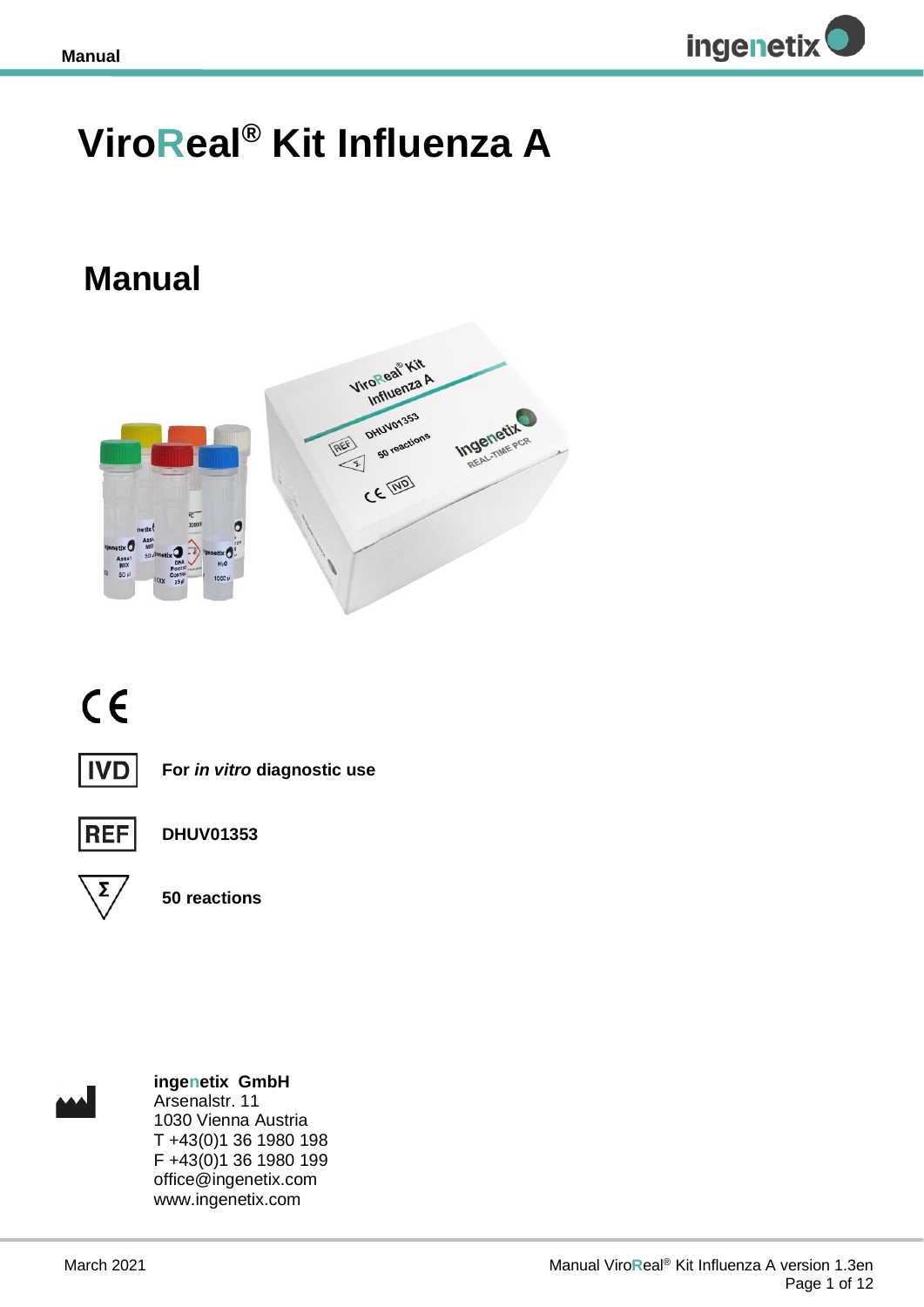

## **Index**

## **Explanation of symbols**

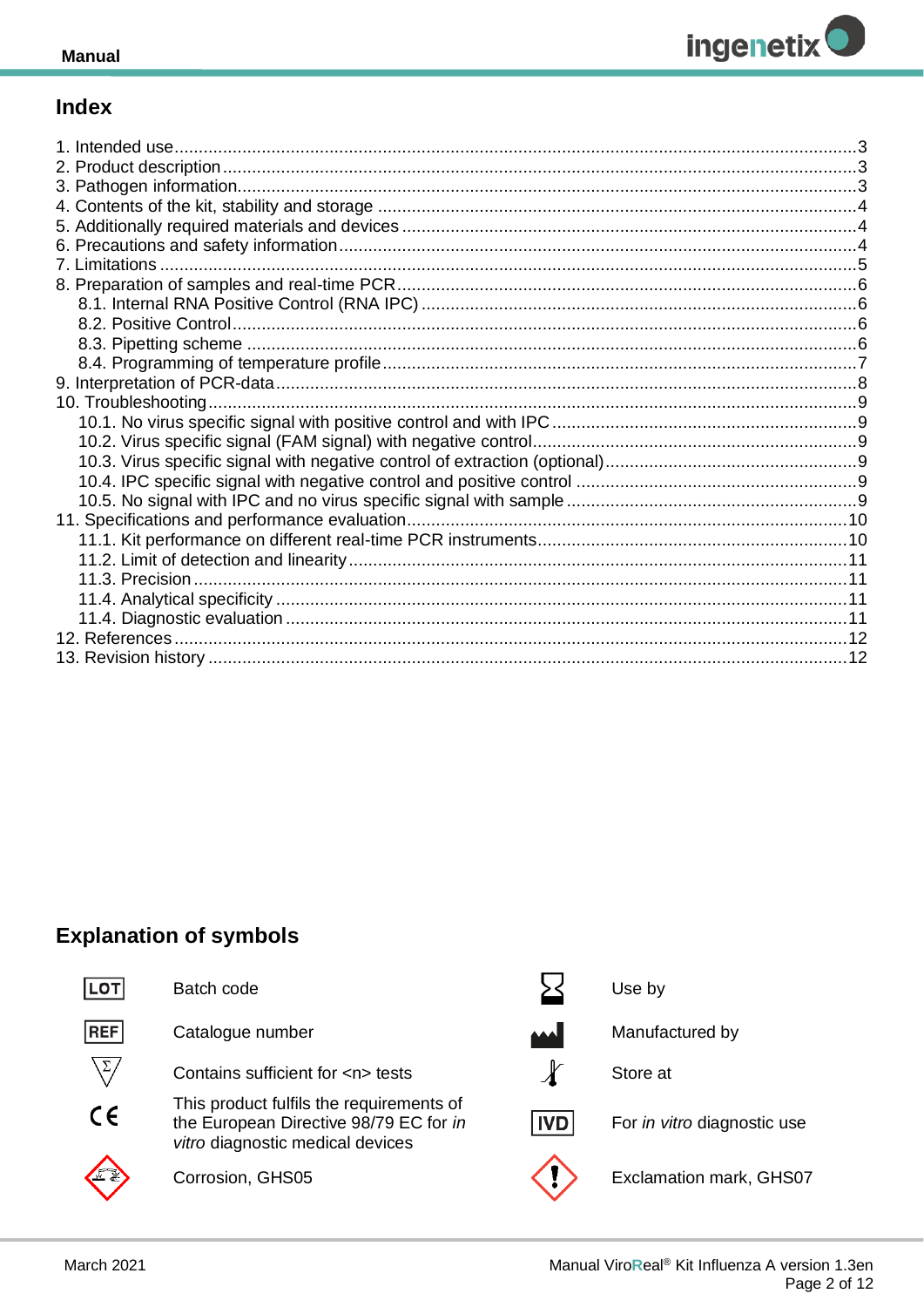

## <span id="page-2-0"></span>**1. Intended use**

Viro**R**eal® Kit Influenza A is an *in vitro* diagnostic test, based on one-step reverse transcription real-time PCR (RT-PCR), for the detection of influenza A virus. Test material are extracted samples of the respiratory tract.

### <span id="page-2-1"></span>**2. Product description**

Viro**R**eal® Kit Influenza A detects RNA of the matrix protein gene of influenza A virus*.* This test allows the rapid and sensitive detection of RNA of influenza A virus from samples purified from the respiratory tract (e.g. with the QIAamp Viral RNA Mini Kit, Qiagen).

A probe-specific amplification-curve in the FAM channel indicates the amplification of influenza A specific RNA. An internal RNA positive control (RNA IPC) is detected in Cy5 channel and is used as RNA extraction as well as RT-PCR inhibition control. The target for the RNA IPC is extracted with the sample.

This test is compatible with real-time PCR instruments which detect and differentiate fluorescence in FAM and Cy5 channel (e.g. ABI® 7500 instrument (Thermo Fisher Scientific), QuantStudio 5, QuantStudio 7 (Thermo Fisher Scientific), Mx3005P® (Agilent), qTOWER<sup>3</sup>G (Analytik Jena), MIC instrument (bio molecular systems), LightCycler® 480 II (Roche Diagnostics), cobas z 480 Analyzer (Roche)).

When using PCR-platforms not tested by ingenetix, an evaluation of the multiplex-PCR is recommended. Keep in mind that some PCR-platforms first have to be calibrated with the corresponding dye before performing multiplex-PCR.

The test is based on one-step reverse transcription real-time PCR (RT-PCR). A specific RNA sequence of the pathogen genome is transcribed into cDNA and amplified in a one-step PCR. The generated PCR-product is detected by an oligonucleotide-probe labelled with a fluorescent dye. This technology allows a sequencespecific detection of PCR amplificates.

Ingenetix ViroReal®, BactoReal®, MycoReal, PanReal, ParoReal and SeptiReal Kits have been optimized to run under the same thermal cycling conditions. RNA and DNA material can be analysed in the same run.

## <span id="page-2-2"></span>**3. Pathogen information**

Influenza is an acute infectious disease caused by influenza virus A, B or, to a much lesser extent, influenza virus C. Influenza viruses are enveloped viruses with single-stranded, segmented RNA with negative polarity as genome. These viruses can be found worldwide. Epidemics and pandemics are mainly caused by influenza virus A, due to antigenic drift of the hemagglutinin and neuraminidase molecules. Type B and C influenza viruses are isolated almost exclusively from humans, while influenza A viruses infect a wide variety of warm-blooded animals.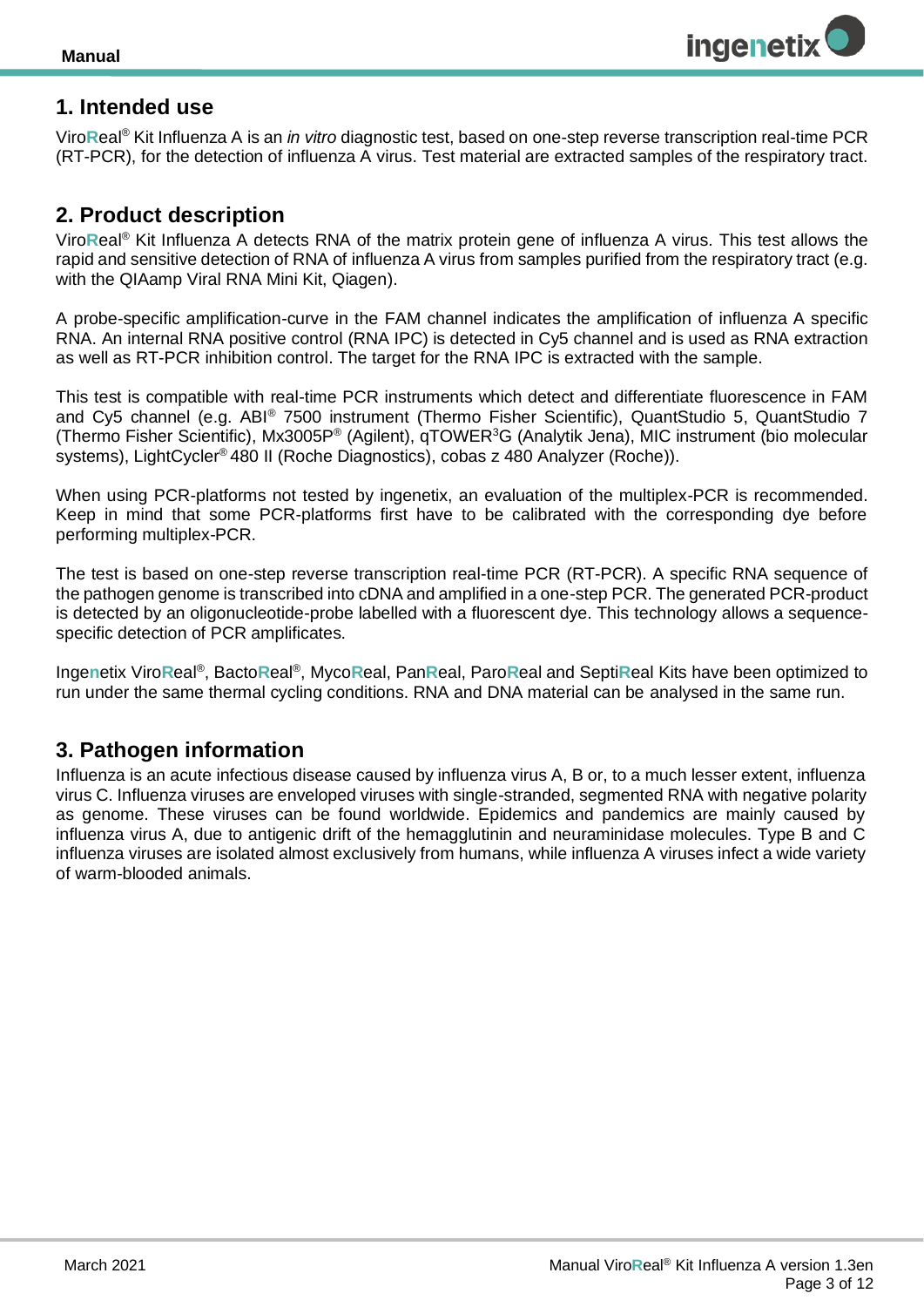## <span id="page-3-0"></span>**4. Contents of the kit, stability and storage**

| Labelling                              | Content                                                      | Amount              | <b>Storage</b>     |
|----------------------------------------|--------------------------------------------------------------|---------------------|--------------------|
| Influenza A Assay Mix (green cap)      | Primer and probe (FAM) for influenza<br>A detection          | $1 \times 50 \mu$   | $-15$ °C to -25 °C |
| RNA IPC-3 Assay Mix (yellow cap)       | Primer and probe (Cy5) for RNA IPC<br>detection              | $1 \times 50$ µl    | $-15$ °C to -25 °C |
| RNA IPC Target (orange cap)            | Target for RNA IPC (internal RNA<br>positive control system) | $1 \times 100$ µl   | $-15$ °C to -25 °C |
| Influenza A Positive Control (red cap) | RNA positive control (approx. $103$<br>copies/µl)            | $1 \times 150$ µl   | $-15$ °C to -25 °C |
| RNA Reaction Mix (white cap)           | RNA reaction mix                                             | $1 \times 250$ µl   | $-15$ °C to -25 °C |
| Nuclease-free water (blue cap)         | Nuclease-free water                                          | $1 \times 1000 \mu$ | -15 °C to -25 °C   |

The components of Viro**R**eal® Kit Influenza A are stable until the expiry date stated on the label.

**RNA Reaction Mix:** The Master Mix provided with the kit has been designed for reliable, high-sensitivity one-step reverse transcription real-time PCR even in the presence of common reaction inhibitors. The Master Mix contains a thermostable MMLV Reverse Transcriptase, an RNase inhibitor, a highly purified Taq Polymerase for rapid hot-start PCR, dNTPs, ROX™ dye (passive reference) and buffer components – additives optimized to handle RT-PCR inhibitors.

## <span id="page-3-1"></span>**5. Additionally required materials and devices**

- Reagents and devices for RNA-extraction
- Nuclease-free water
- Disposable powder-free gloves
- Sterile filter pipette tips
- Real-time PCR instrument which is able to detect and differentiate fluorescence in FAM and Cy5 channel
- Appropriate optical 96-well reaction plates or reaction tubes with optical closing material recommended by the manufacturer of the real-time PCR instrument

## <span id="page-3-2"></span>**6. Precautions and safety information**

- For *in vitro* diagnostic use. The use of this kit is limited to qualified personnel instructed in the procedures of real-time PCR and *in vitro* diagnostics.
- The real-time PCR instrument should be serviced and cleaned regularly.
- Clean benches and devices periodically.
- Use sterile filter pipette tips.
- Specimens should be handled as if infectious in accordance with safe laboratory procedures. Wear protective disposable powder-free gloves when handling kit reagents and specimens.
- Use separated workspaces for specimen preparation, reagent preparation and amplification. Supplies and equipment must be dedicated to each of these separate workspaces and ensure workflow in the laboratory from pre- to post-PCR.
- Be careful when handling samples and positive control to avoid cross contamination. Change gloves after handling of samples or positive control. Store positive or potentially positive material separately from reagents.
- Prevent contamination of work equipment and reagents with DNA/RNA, nuclease or amplification products by good laboratory practice.
- Quality of RNA has a profound impact on the test performance. Ensure that the used RNA extraction system is compatible with reverse transcription real-time PCR technology.
- For a valid interpretation of results, a negative control must be included during RNA-extraction (e.g. extraction of water instead of sample material) and tested per PCR-run, in order to exclude false-positive results due to contamination with virus RNA during extraction.
- Optional, also include a negative control per PCR-run (nuclease-free water instead of sample).
- Please note the expiry date of the kit.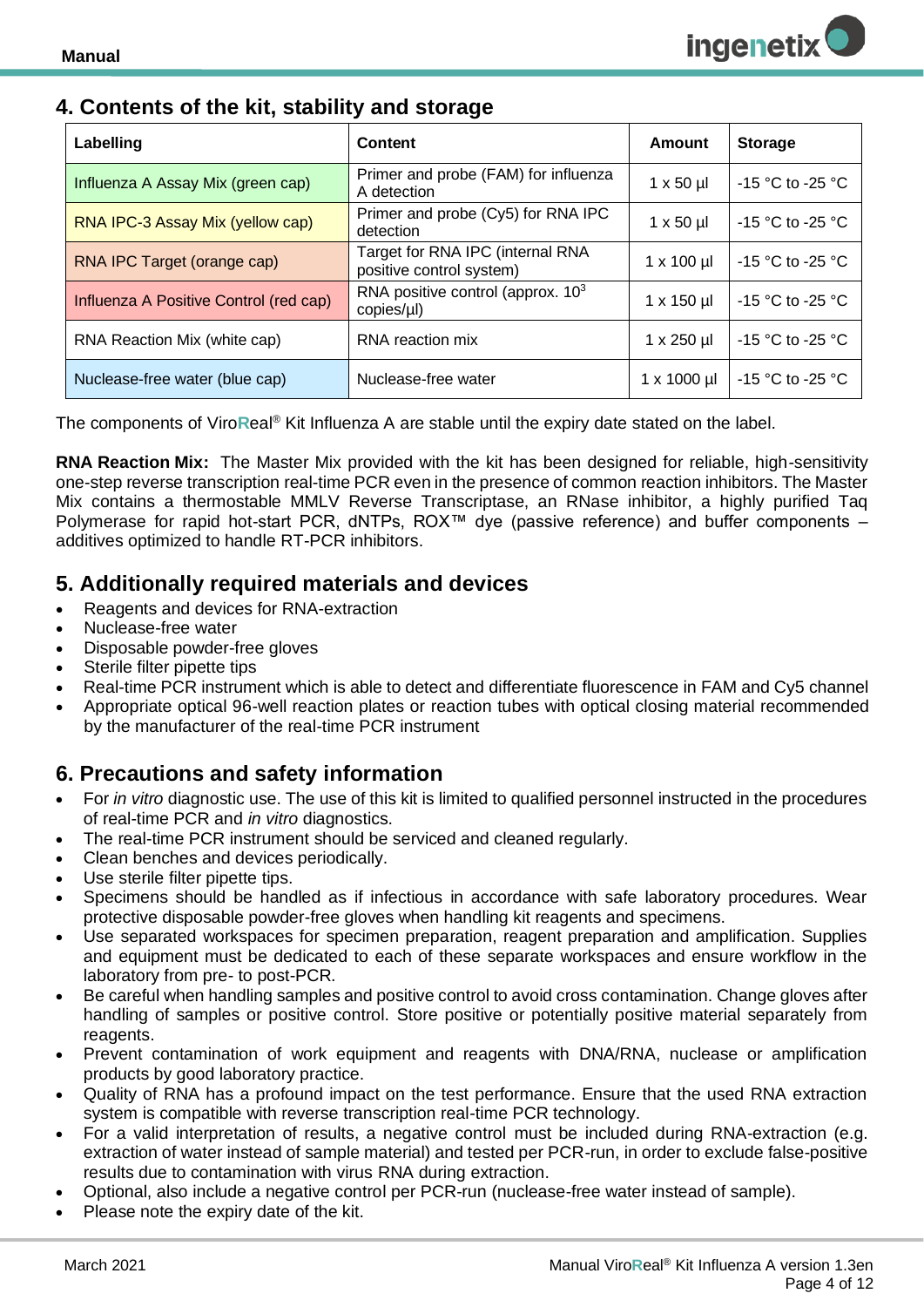

- Repeated thawing and freezing of kit components should be avoided. Protect kit components from light. **Caution:** RNA IPC Target is stored in RNA stabilizer which contains DTT/Guanidinium thiocyanate/Triton X-100 (see MSDS, www.ingenetix.com).
- Use established laboratory practices according to your local safety regulations for discarding specimens, reagents and waste disposal.

## <span id="page-4-0"></span>**7. Limitations**

- Optimal performance of this test requires appropriate specimen collection, transport and storage, as well as an appropriate RNA extraction procedure. RNA extraction and influenza A virus detection have been validated for nasopharyngeal swabs with this kit. Test performance with other specimen types has not yet been assessed.
- A negative test result does not exclude the possibility of influenza A infection, because test results may be affected by improper specimen collection, technical error, specimen mix-up or viral quantities below the assay sensitivity. The presence of PCR inhibitors may lead to invalid results.
- For this kit highly specific primers and probes have been selected. However, false-negative or less sensitive results might be obtained due to sequence heterogeneity within the target region of not yet described clinical subtypes.
- Results should be interpreted in consideration of clinical and laboratory findings.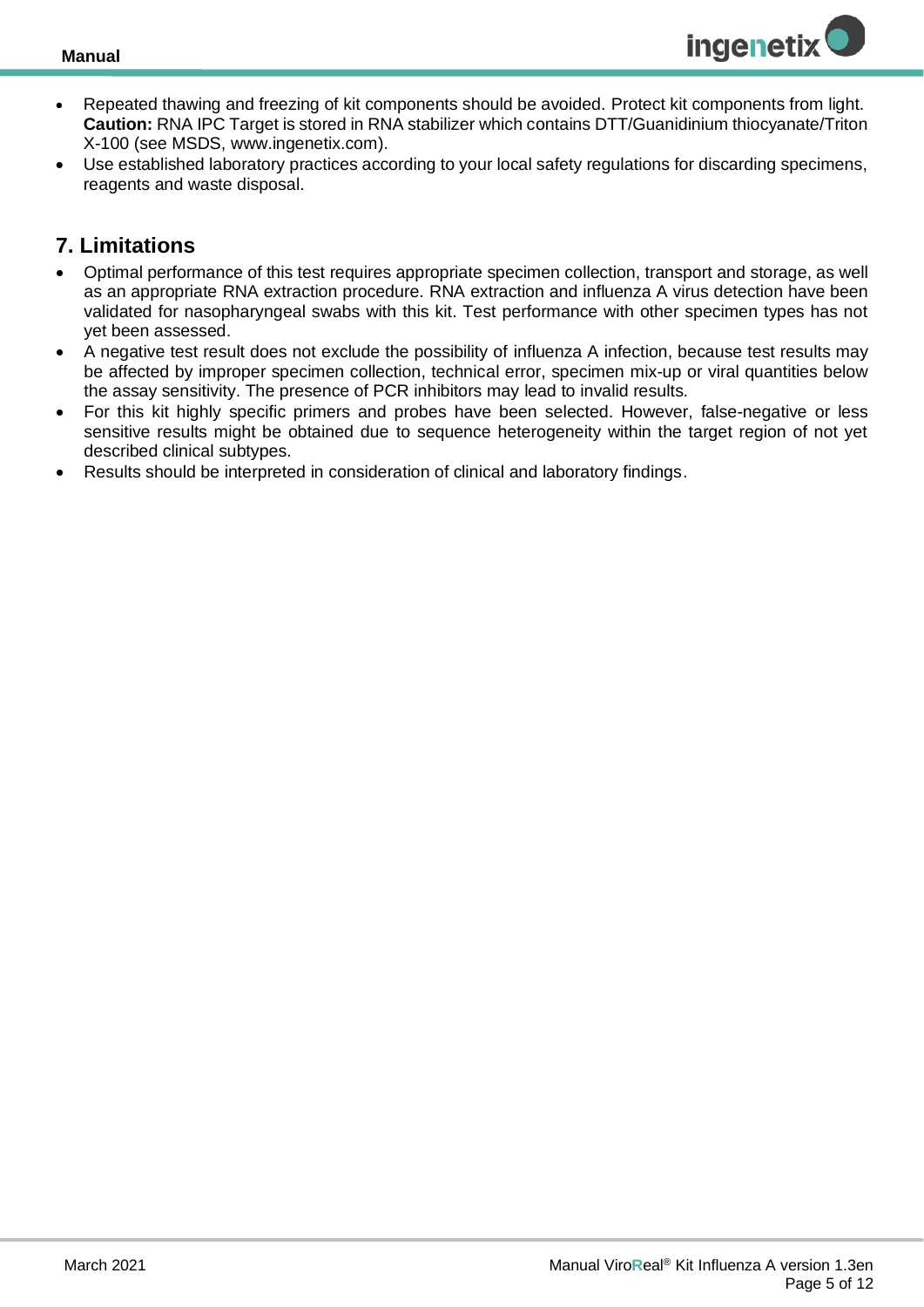

## <span id="page-5-0"></span>**8. Preparation of samples and real-time PCR**

Swabs can be collected with swab material proper for PCR (e.g. sterile polyester or rayon swabs with aluminium or plastic shaft, not provided) and put into 1 ml isotonic saline solution (NaCl 0.9%, not provided). Do not freeze samples prior to extraction. Extract RNA from 140-200 µl sample (depending on the extraction method) and elute in 50 ul.

Extract samples with an RNA extraction system compatible with reverse transcription real-time PCR technology. A negative control of the RNA extraction must always be included (e.g. extraction of water instead of sample material).

Make sure that at least one extraction negative control, as well as one positive control (red cap) and optional one negative control (water) are included per PCR run.

Just before use, thaw the RNA Reaction Mix on ice, and invert 2 to 3 times to ensure a homogenous solution. The RNA Reaction Mix does not freeze at -20°C, but gelling may occur.

Best use RNA immediately after extraction and keep it on ice. Alternatively, use RNA stored at -20°C to -80°C and avoid prolonged exposure to room temperature, thaw on ice and immediately refreeze the RNA. If the extracted RNA is stored at -80°C, it should remain stable for 3-6 months, at -20°C for 3-6 weeks, at 4°C for 3-5 hours and at room temperature for 0.5-1 minute.

#### <span id="page-5-1"></span>**8.1. Internal RNA Positive Control (RNA IPC)**

An Internal RNA Positive Control system containing the RNA IPC assay and the RNA IPC Target excludes false-negative results due to inhibition of reverse transcription real-time PCR.

RNA IPC Target (approx. 6x10<sup>5</sup> target copies/µI) is stored in RNA stabilizer which contains Guanidinium thiocyanate/Triton X-100. This stabilizer crystallizes by repeated freeze/thaw cycles and can be dissolved again by briefly warming up to approx. 50°C.

 $\rightarrow$  For control of RNA extraction and reverse transcription real-time PCR (exclusion of PCR inhibition), the RNA IPC Target must be added during extraction. Spike 1 ul of undiluted RNA IPC Target into the sample material after the lysis buffer was added, then continue the extraction procedure. Caution: The RNA IPC Target must not be added directly to the sample material.

 $\rightarrow$  As alternative (not recommended): For the only control of the reverse transcription real-time PCR, 1 µl of freshly 1:500 diluted RNA IPC Target (approx. 1200 target copies) per reaction has to be added to the master mix. Caution: The RNA IPC Target must not be added undiluted to the master mix.

#### <span id="page-5-2"></span>**8.2. Positive Control**

Influenza A Positive Control is an *in vitro* synthesized RNA with a concentration of approx. 10<sup>3</sup> copies/µl. It has to be stored at -20°C. Ensure a homogenous solution by gently mixing, do not vortex. To avoid freeze/thaw cycles, it can also be temporarily stored at 4°C if used several times on the same day.  $\rightarrow$  As positive control, use 10 ul of the Positive Control.

#### <span id="page-5-3"></span>**8.3. Pipetting scheme**

|                                  |                                | Per sample   |
|----------------------------------|--------------------------------|--------------|
| <b>Preparation of Master Mix</b> | Nuclease-free Water*           | $3.0 \mu$    |
| (mix well)                       | <b>RNA Reaction Mix</b>        | $5.0$ µl     |
|                                  | Influenza A Assay Mix          | $1.0$ $\mu$  |
|                                  | <b>RNA IPC-3 Assay Mix</b>     | $1.0$ $\mu$  |
|                                  | <b>Total volume Master Mix</b> | $10.0$ $\mu$ |
|                                  |                                |              |
| <b>Preparation of PCR</b>        | <b>Master Mix</b>              | $10.0$ $\mu$ |
|                                  | RNA-Sample*                    | $10.0$ $\mu$ |
|                                  | <b>Total volume</b>            | $20.0$ $\mu$ |

\*10 µl sample can be used. When using a volume other than 10 µl, the volume of nuclease free water has to be adjusted accordingly.

**Not recommended - if RNA IPC Target has not already been added during extraction**: add 1 µl freshly 1:500 diluted IPC Target per reaction to the Master Mix. In this case, the IPC monitors the reverse transcription real-time PCR only. **Caution:** undiluted RNA IPC Target inhibits the PCR reaction.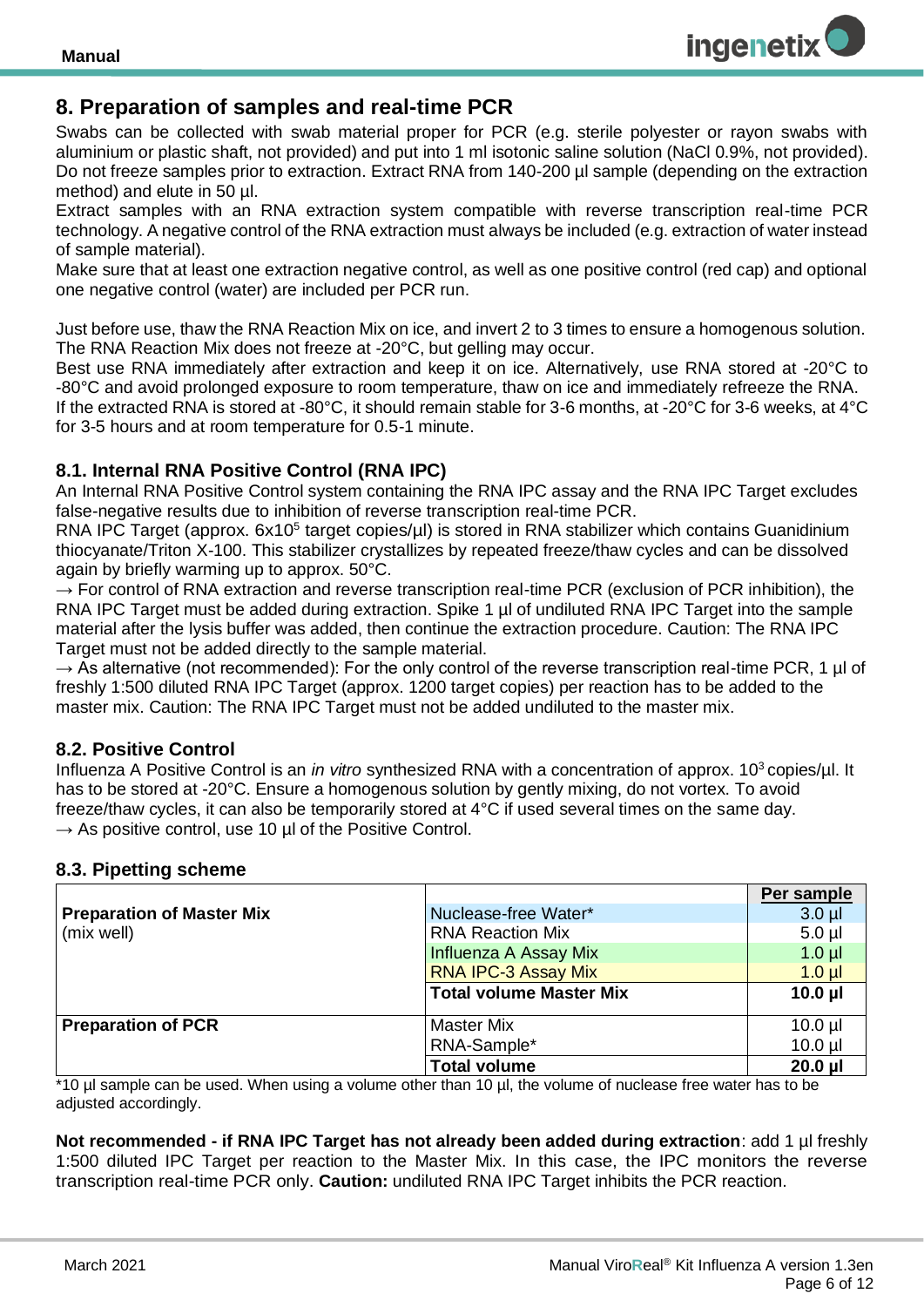

For preparation of RT real-time PCR, dispense 10 µl aliquots of prepared Master Mix into the plate wells and then add 10 µl of RNA sample per well. At last, pipet the Positive Control. Close the plate with appropriate optical closing material.

#### <span id="page-6-0"></span>**8.4. Programming of temperature profile**

Please find further information on programming the real-time PCR instrument in the respective operator's Further information on programming the real-time PCR instrument can be found in the respective operator's manual. Keep in mind that some PCR-platforms first have to be calibrated with the corresponding dye before performing multiplex-PCR.

#### **Sample Volume:** 20 µl

#### **Temperature Profile:**

| Program 1<br>Cycles: 1<br>Analysis: None<br><b>Reverse</b><br>Transcription | Program 2<br>Cycles: 1<br>Analysis: None<br>Polymerase<br><b>Activation</b> |                | Program 3<br>Cycles: 45<br>Acquisition at 60° | Analysis: Quantification |
|-----------------------------------------------------------------------------|-----------------------------------------------------------------------------|----------------|-----------------------------------------------|--------------------------|
|                                                                             |                                                                             | $95^{\circ}$ C | $95^{\circ}$ C                                |                          |
|                                                                             |                                                                             | 20 sec         | 5 sec                                         | $60^{\circ}$ C           |
| $50^{\circ}$ C                                                              |                                                                             |                |                                               | 1 min                    |
| 15 min                                                                      |                                                                             |                |                                               |                          |

For ABI® 7500 instrument Ramp speed: Without "fast cycling" parameter

**Note:** This temperature profile can be used for all Viro**R**eal® , Bacto**R**eal® , Myco**R**eal, Pan**R**eal, Paro**R**eal and Septi**R**eal kits on all real-time PCR instruments.

#### **Detection channels:**

**FAM-TAMRA:** Detection of influenza A virus **Cy5-NONE:** Detection of IPC **Passive reference dye, if required:** ROX (e.g. for ABI® 7500 instrument)

#### **cobas z 480 Analyzer (Roche):**

**FAM:** Excitation at 465 nm, Emission at 510 nm **Cy5:** Excitation at 610 nm, Emission at 670 nm Detection format: 2 Color Hydrolysis Probe **Passive reference dye:** None

#### **LightCycler® 480 II (Roche):**

**FAM:** Excitation at 465, Emission at 510 nm **Cy5:** Excitation at 618, Emission at 670 nm Detection format: 2 Color Hydrolysis Probe **Passive reference dye:** None

## **MIC Instrument (bio molecular systems):**

**FAM:** Green **Cy5:** Red **Passive reference dye:** None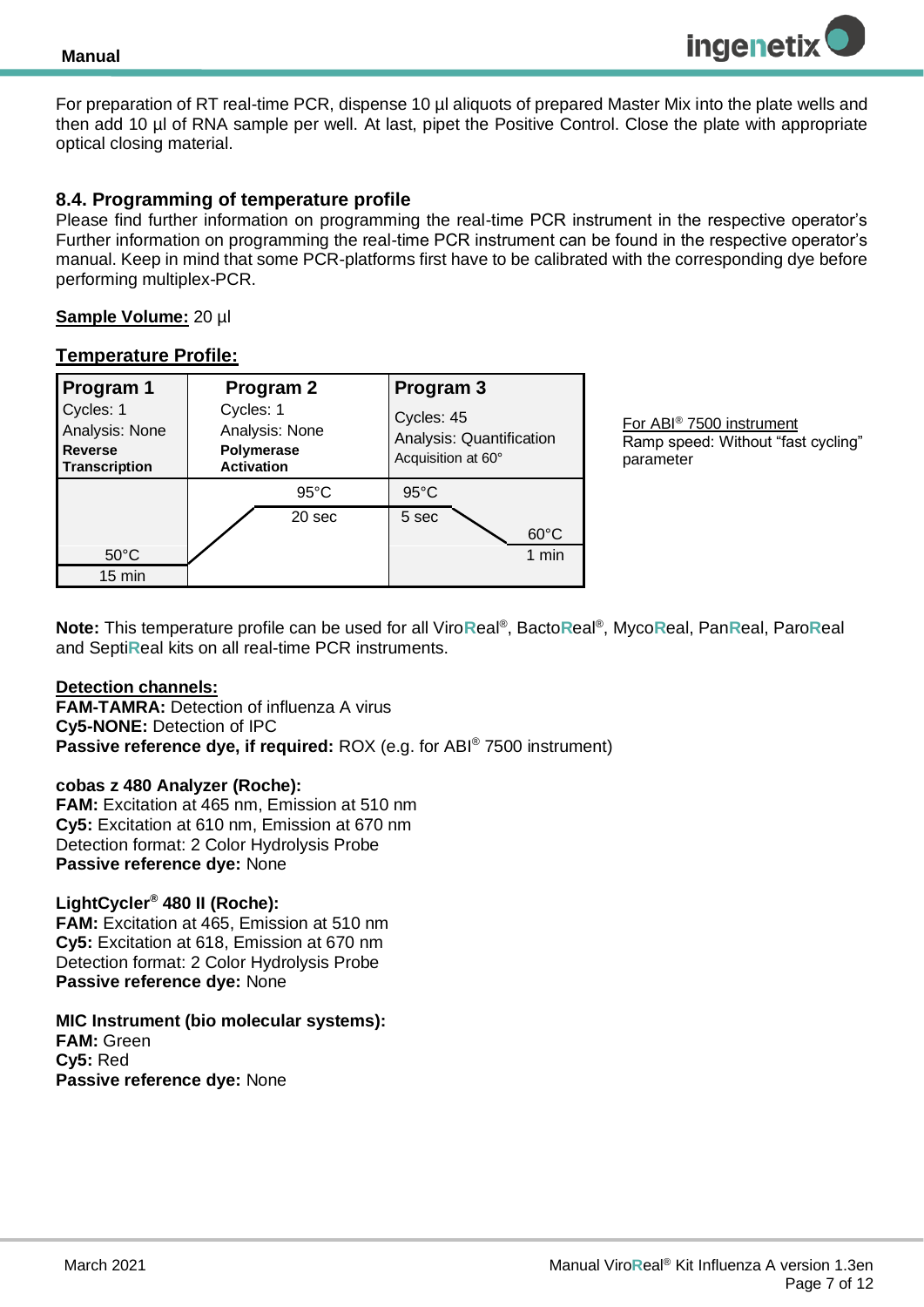

## <span id="page-7-0"></span>**9. Interpretation of PCR-data**

For analysis of PCR results gained with Viro**R**eal® Kit Influenza A, select fluorescence display options FAM channel for the virus target and Cy5 channel for the RNA IPC target. Samples with positive Ct/Cp-values are considered positive.

**Important:** Please, also check amplification curves, not only Ct-values. Samples should be inspected both in logarithmic and linear scale view and compared with the negative control. Adjust the Threshold, if necessary.

Table 1 shows the criteria for valid controls. Table 2 shows interpretation of data with clinical samples.

| Table 1: Criteria for valid controls, IPC Target was added during extraction |  |
|------------------------------------------------------------------------------|--|
|------------------------------------------------------------------------------|--|

|                                    | <b>Ct FAM channel</b><br><b>Viral target</b> | Ct Cy5 channel<br>RNA IPC target <sup>1</sup> | Interpretation | <b>Action</b> |
|------------------------------------|----------------------------------------------|-----------------------------------------------|----------------|---------------|
| <b>Positive control</b>            | $25 - 27$                                    | Negative                                      | Valid          | ۰             |
| <b>Positive control</b>            | Negative                                     | <b>Negative</b>                               | Invalid        | See 10.1      |
| <b>Positive control</b>            | $25 - 27$                                    | Positive                                      | Invalid        | See 10.4      |
| <b>Extraction negative control</b> | Negative                                     | $25 - 28$                                     | Valid          |               |
| <b>Extraction negative control</b> | Negative                                     | <b>Negative</b>                               | Invalid        | See 10.1      |
| <b>Extraction negative control</b> | Positive                                     | $25 - 28$                                     | Invalid        | See 10.3      |
| <b>Negative control (optional)</b> | Negative                                     | Negative                                      | Valid          |               |
| <b>Negative control (optional)</b> | Positive                                     | Negative                                      | Invalid        | See 10.2      |
| <b>Negative control (optional)</b> | Negative                                     | Positive                                      | Invalid        | See 10.4      |

1 If the RNA IPC Target has been added directly to the Master Mix, all samples must be positive in Cy5 channel

Assessment of clinical specimen test results should be performed after the positive and negative controls have been examined and determined to be valid and acceptable. If the controls are not valid, the patient results cannot be interpreted.

#### **Table 2**: Interpretation of data with clinical samples

|                        | <b>Ct FAM channel</b><br><b>Viral target</b> | Ct Cy5 channel<br><b>RNA IPC target</b> | Interpretation | <b>Action</b> |
|------------------------|----------------------------------------------|-----------------------------------------|----------------|---------------|
| <b>Clinical sample</b> | Negative                                     | $25 - 28$ <sup>1</sup>                  | Negative       | ۰.            |
| <b>Clinical sample</b> | Positive                                     | Positive                                | Positive       | ۰             |
| <b>Clinical sample</b> | Positive                                     | Negative $2$                            | Positive       | ۰             |
| <b>Clinical sample</b> | Negative                                     | Negative                                | Invalid        | See 10.5      |

**1)**A positive signal excludes PCR inhibition. However, IPC Ct-values should show comparable results among samples. A shift of Ct- values can indicate a partial inhibition of PCR.

**2)** High pathogen load in the sample can lead to a reduced or absent fluorescence signal of the RNA IPC.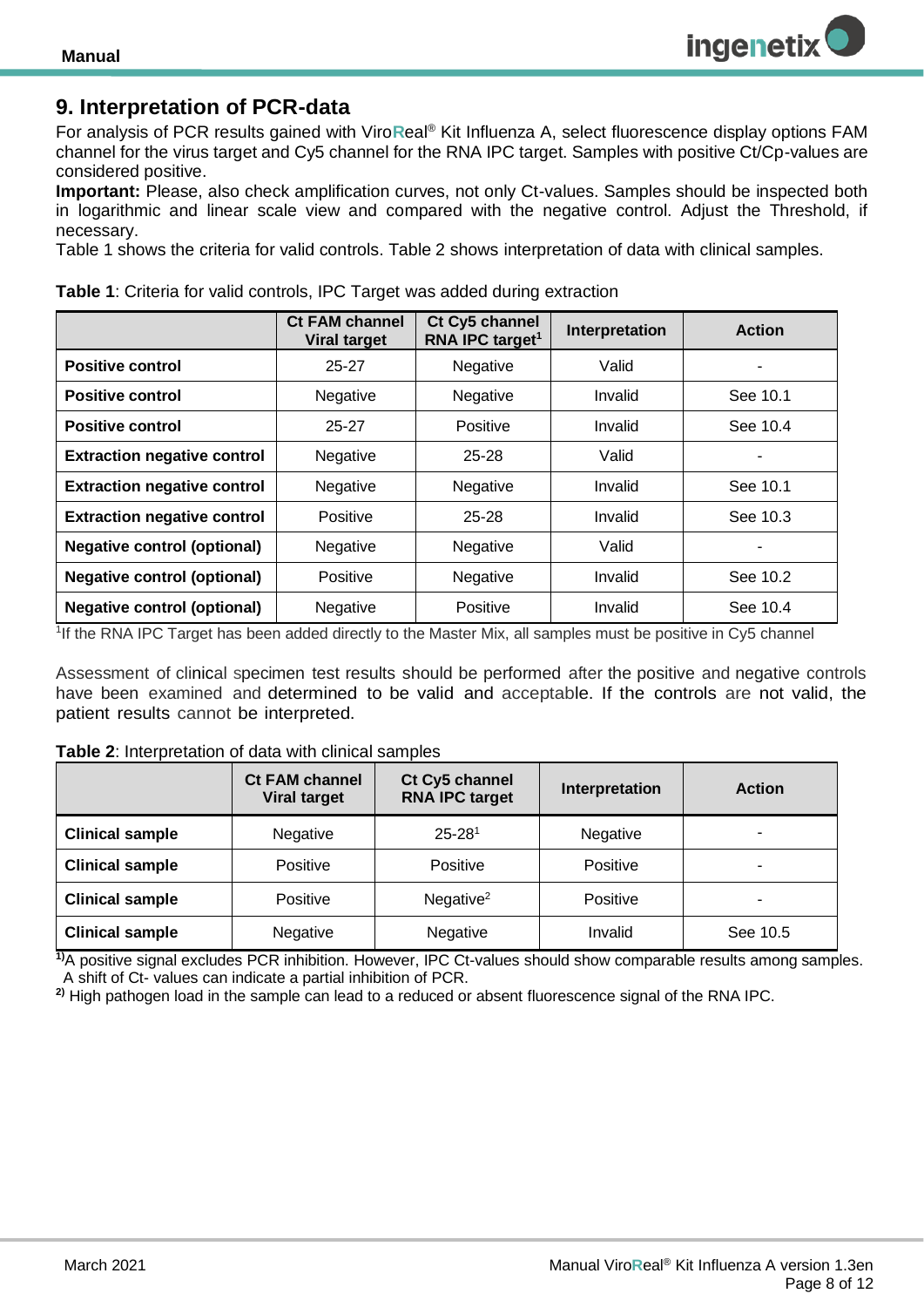## <span id="page-8-0"></span>**10. Troubleshooting**

#### <span id="page-8-1"></span>**10.1. No virus specific signal with positive control and with IPC**

- Incorrect programming of the temperature profile of the real-time PCR instrument.  $\rightarrow$  Compare the temperature profile with the protocol (see 8. Preparation of real-time PCR).
- Incorrect configuration of the PCR reaction.  $\rightarrow$  Check your work steps (see 8. Preparation of real-time PCR) and repeat the PCR, if necessary.
- The RNA IPC Target was added undiluted directly to the mastermix. The PCR reaction is therefore inhibited.
- $\rightarrow$  Freshly dilute RNA IPC Target and repeat PCR.
- No Positive Control was added.
	- $\rightarrow$  Repeat PCR in case all clinical samples are negative.
- For control of the reverse transcription real-time PCR only, 1 µl of freshly 1:500 diluted RNA IPC Target has to be added to the mastermix. If no RNA IPC Target was added to mastermix:
	- $\rightarrow$  Freshly dilute RNA IPC Target and repeat PCR extraction.
- For control of RNA extraction and PCR inhibition, the RNA IPC Target must be added during extraction. If no RNA IPC Target was added to lysis buffer during extraction:  $\rightarrow$  Repeat PCR extraction.

#### <span id="page-8-2"></span>**10.2. Virus specific signal (FAM signal) with negative control**

- A contamination occurred during preparation of the RT-PCR.
	- $\rightarrow$  Repeat the RT-PCR with new reagents in replicates.
	- $\rightarrow$  Strictly pipette the positive control at last.
	- $\rightarrow$  Make sure that workspace and instruments are decontaminated at regular intervals.

#### <span id="page-8-3"></span>**10.3. Virus specific signal with negative control of extraction (optional)**

- A contamination occurred during extraction.
	- $\rightarrow$  Repeat extraction and RT-PCR using new reagents.
	- $\rightarrow$  Make sure that workspace and instruments are decontaminated at regular intervals.
	- $\rightarrow$  See also 10.2

#### <span id="page-8-4"></span>**10.4. IPC specific signal with negative control and positive control**

The RNA IPC Target has been added to lysis buffer during extraction, but there is IPC specific signal with negative control and positive control: Contamination with the RNA IPC Target  $\rightarrow$  Make sure that workspace and instruments are decontaminated at regular intervals.

#### <span id="page-8-5"></span>**10.5. No signal with IPC and no virus specific signal with sample**

- PCR reaction was inhibited. No interpretation can be made.
	- $\rightarrow$  Make sure that you use a recommended method for RNA isolation and stick closely to the manufacturer's instructions.

 $\rightarrow$  If no operating mistakes during extractions can be retraced, it is recommended to repeat the PCR with lower amounts of RNA-eluate (1/5 or 1/10 of sample volume + the adequate volume of  $H_2O$ ).

• Incorrect PCR conditions.  $\rightarrow$  Check the RT-PCR conditions and repeat the RT-PCR, if necessary. **ingenetix**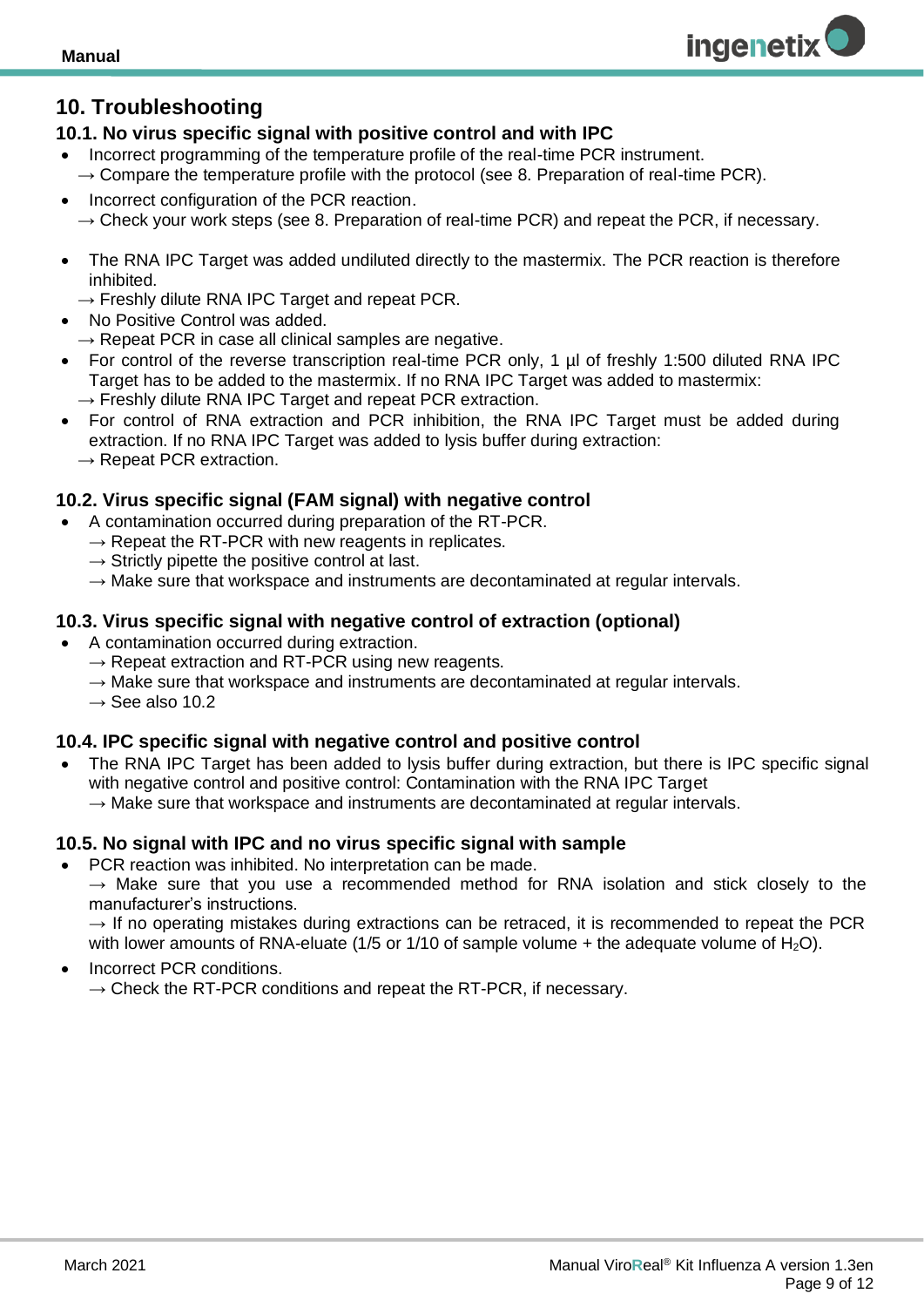

## <span id="page-9-0"></span>**11. Specifications and performance evaluation**

#### <span id="page-9-1"></span>**11.1. Kit performance on different real-time PCR instruments**

Performance of Viro**R**eal® Kit Influenza A with an Applied Biosystems® 7500 Real-time PCR System (Thermo Fisher Scientific) is shown in Figure 1.



 **Figure 1** Performance of Viro**R**eal® Kit Influenza A with ABI® 7500

This test has been validated with the Applied Biosystems® 7500 Real-time PCR System (Thermo Fisher Scientific) and tested with a LightCycler<sup>®</sup> 480 Instrument II (Roche), Mx3005P<sup>®</sup> QPCR System (Agilent), MIC instrument (bio molecular systems), QuantStudio<sup>™</sup> 7 Pro (Thermo Fisher Scientific) and qTOWER<sup>3</sup>G (Analytik Jena), but is also compatible with other real-time PCR instruments which detect and differentiate fluorescence in FAM and Cy5 channel.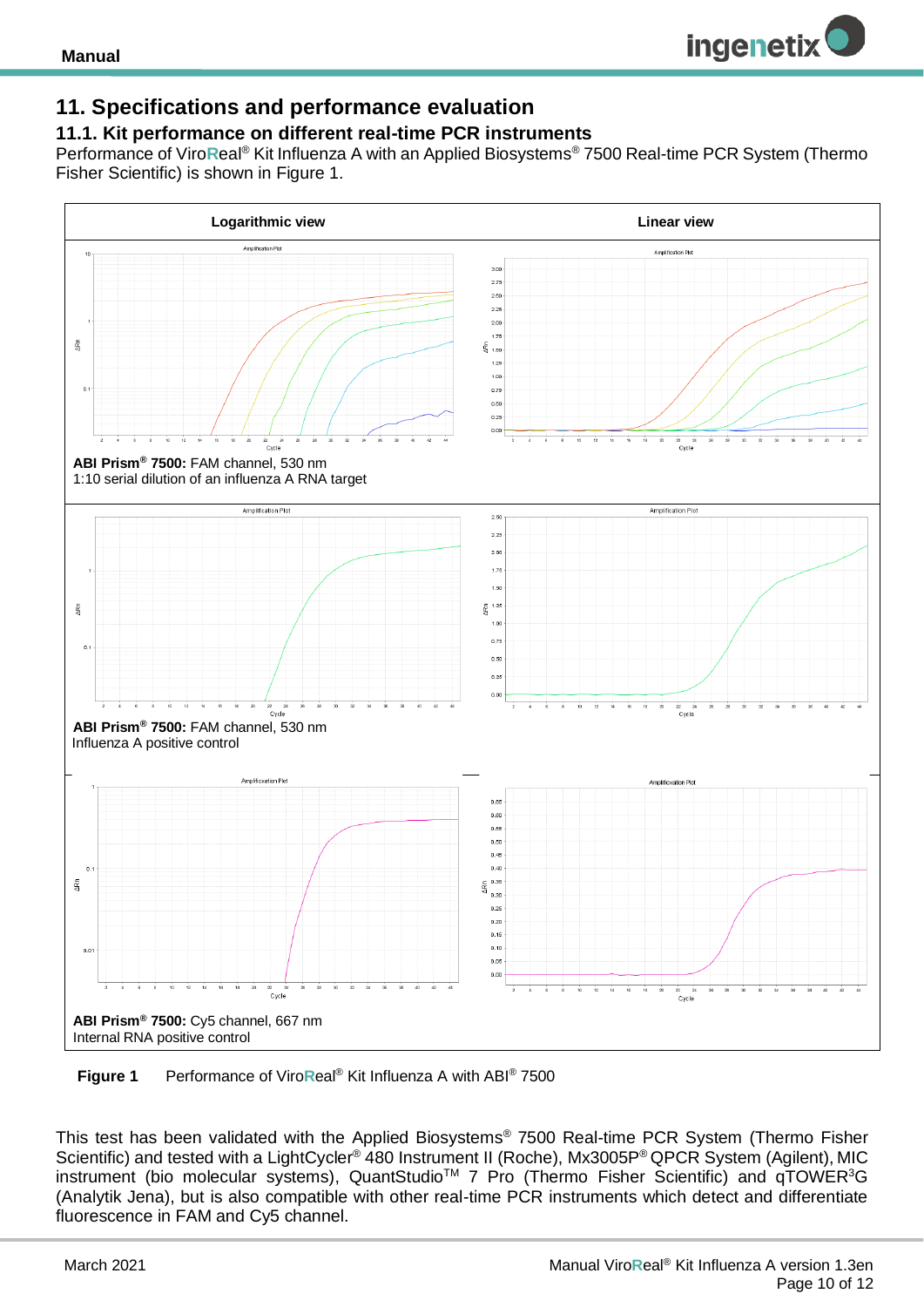#### <span id="page-10-0"></span>**11.2. Limit of detection and linearity**

Viro**R**eal® Kit Influenza A was tested with a 10-fold dilution series of a synthetic RNA representing a fragment of influenza A virus RNA. At least 10 target copies/reaction could be detected.

The **limit of detection** (LoD95 = smallest number of copies of target RNA which can be detected in 95% of cases) is 10.8 target copies/reaction.

The assay shows **linearity** over the range of 100 to 1,000,000 target copies/ with a slope of -3.49 ± 0.04 and a  $R_2$  of 0.99 as shown in Figure 2.





#### <span id="page-10-1"></span>**11.3. Precision**

Precision within one run (intra-assay), between several runs (inter-assay) and between two lots (intra-lot) was determined. The coefficient of variation is 0.8% on average for the intra-assay, 1.6% on average for the inter-assay and 1.2% on average for the intra-lot comparison.

#### <span id="page-10-2"></span>**11.4. Analytical specificity**

The selection of highly specific primers and probes ensures analytical specificity. Primers and probes have been checked for possible homologies to currently published sequences by sequence comparison analysis. This validates the detection of so far known influenza A strains.

The analytical specificity was further evaluated by testing genomic DNA or RNA of viruses (adenovirus, parainfluenza virus 1 and 3, enterovirus, metapneumovirus, RSV, influenza B) and of bacteria (*Bordetella pertussis, Bordetella parapertussis, Streptoccocus pneumoniae, Mycoplasma pneumoniae, Neisseria meningitidis, Haemophilus influenzae*). No cross-reactions were observed.

#### <span id="page-10-3"></span>**11.4. Diagnostic evaluation**

For diagnostic evaluation, 24 influenza A isolates and 6 nasopharyngeal swabs positive for influenza A were tested with Viro**R**eal® Kit Influenza A. The presence of influenza A was confirmed in all samples. No signal was observed with 13 influenza A-negative samples. No cross-reactions were observed with 10 isolates of influenza B (Table 3, 4).

|                           | Reference    |     |     |              |
|---------------------------|--------------|-----|-----|--------------|
|                           |              | pos | neg | <b>Total</b> |
| ViroReal <sup>®</sup> Kit | pos          | 30  |     | 30           |
| Influenza A               | neg          |     | 23  | 23           |
|                           | <b>Total</b> | 30  | 23  | 53           |

**Table 3** Results of diagnostic evaluation